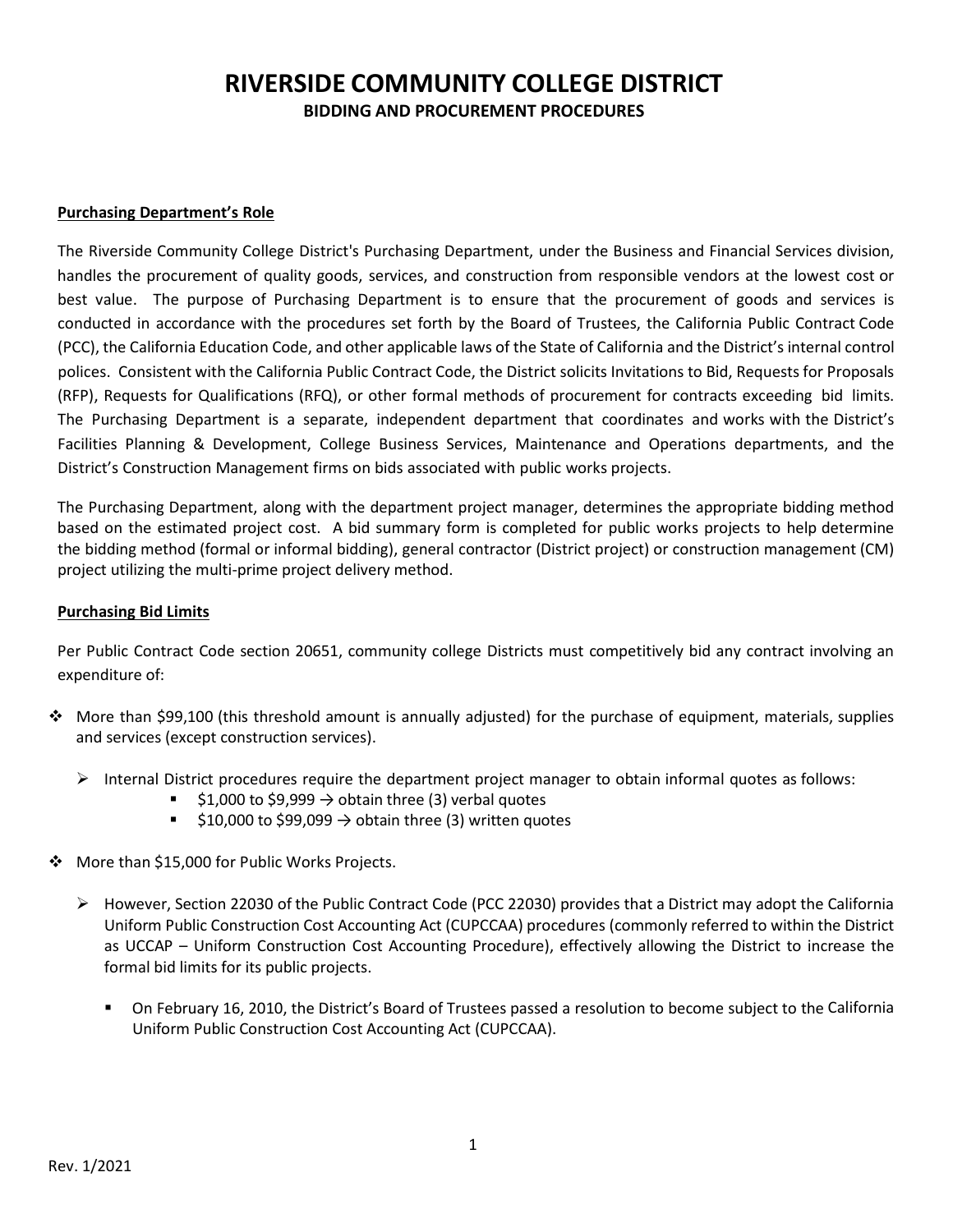# **California Uniform Public Construction Cost Accounting Act (CUPCCAA)**

CUPCCAA is a useful tool for the District as it raises informal quote thresholds, simplifies the informal quote process for small projects, reduces advertising costs, expedites the bidding processes, and increases the likelihood that the bids received will be from responsive, responsible contractors. CUPCCA allows the District to have a less formal bid process, but with appropriate guidelines and checks and balances in place. The relevant thresholds follow:

- **Under \$60,000 - Quotes.** Contracting for construction services would be exempt from bidding requirements; these projects would be performed by negotiated contract or by purchase order.
	- $\triangleright$  Under CUPCCAA, the District is required to create and maintain a list of qualified contractors, by the category of work that they perform. Each year, the District is required to publicly invite licensed contractors to submit their name for inclusion on the list.
	- $\triangleright$  The District may select a qualified contractor from this list for projects under \$45,000 without going through an informal or formal bid process. However, the District has established internal procedures that require Project Managers/Departments to obtain informal quotes (at least three) for projects costing over \$10,000.
	- $\triangleright$  Public works contracts in excess of \$25,000 require that additional documentation be prepared and verified by the Purchasing Department, prior to construction, including, but not limited to, agreements performance bonds; payment bonds; (Civil Code Section 3247-3252), worker's compensation insurance certificates, and general liability and automobile certificates of insurance.
- **\$60,000 - \$200,000 - Informal Bid.** Contracts for construction services would be awarded to the qualified contractor submitting the lowest informal bid through the informal bidding process, using the following process:
	- $\triangleright$  The Purchasing Department sends a Notice of Invitation requesting informal bids to the list of qualified contractors maintained by the Purchasing Department and to a list of specified trade journals. Invitations must be sent at least ten (10) days prior to the informal bid closing date. The District must award to the lowest responsive, responsible bidder.
	- $\triangleright$  The Purchasing Department prepares an informal bid package, which include bid and contract forms and specifications/drawings.
	- $\triangleright$  As applicable, documents, including, bid bonds, performance bonds, and payment bonds are required of all contractors doing work under these provisions.
	- $\triangleright$  The Purchasing Department obtains and verifies required documentation, including certificates of insurance, bonds, and contractor licenses. The Purchasing Department issues the Notice of Award and the signed construction agreement and purchase order, along with the Notice to Proceed.
- **Over \$200,000 - Formal Bid.** Contracts for construction services remain subject to standard formal bidding procedures, with the exception of advertisement. Publication is required only once, at least 14 calendar days prior to bid opening. Notice must also be mailed to the specified trade journals at least 30 calendar days prior to bid opening. See below.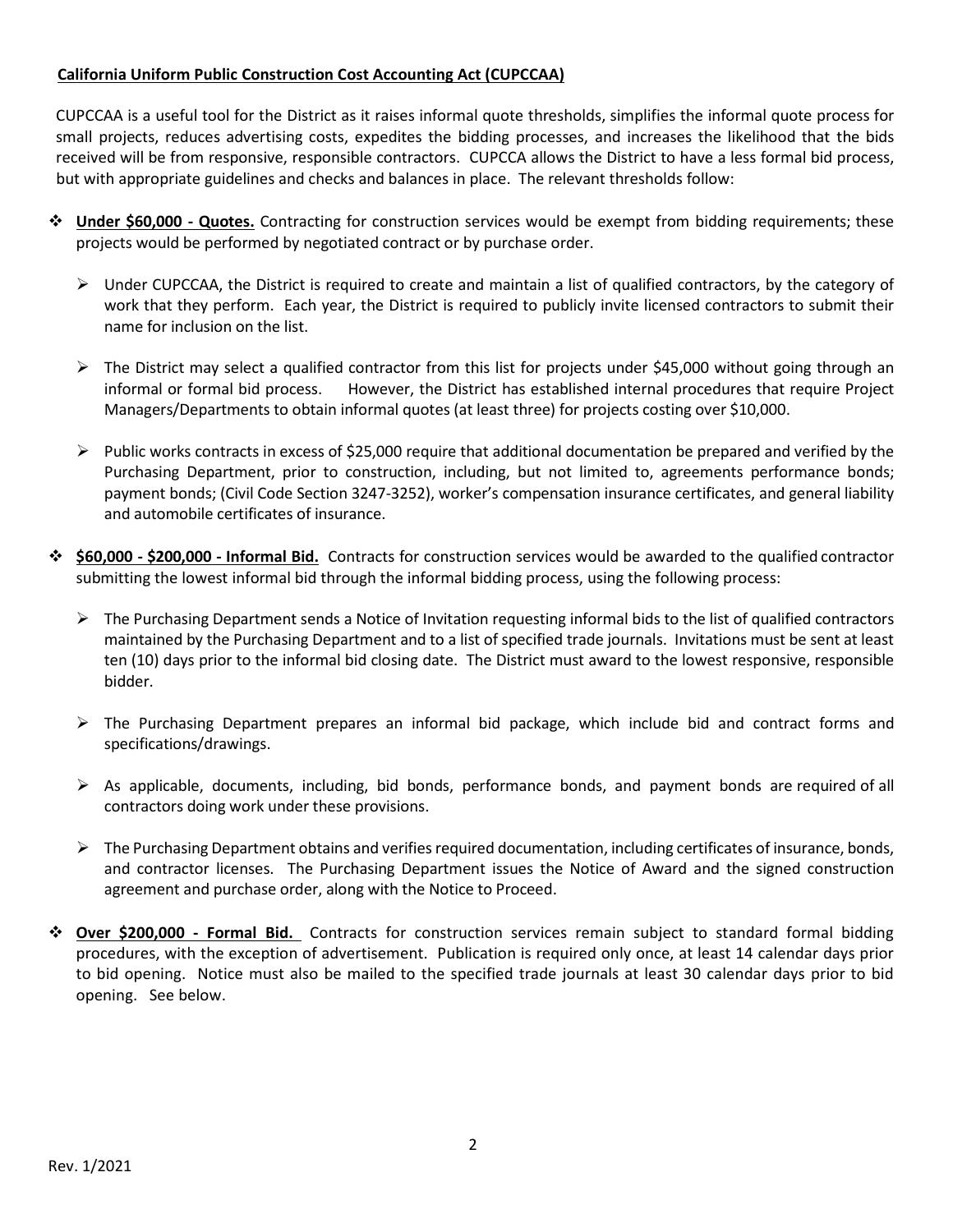## **Formal Bid Requirements**

The Purchasing Department ensures that if a contract must be competitively bid, a number of rules, regulations and policies are adhered to, including the following:

- $\clubsuit$  The Board of Trustees must either award the contract to the lowest responsive, responsible or reject all bids. (Public Contract Code Section 22038).
- For the purpose of securing bids, the District must publish a notice calling for bids at least once a week for two weeks in a newspaper of general circulation published in the District, or if there is no such paper, then in a newspaper of general circulation circulated in the county. (Education Code Section 81641).
- $\cdot \cdot$  The published notice must state the scope of work to be done or materials or supplies to be furnished and the time and the place bids will be opened. Whether or not bids are opened exactly at the time fixed in the public notice for opening bids, a bid shall not be received after that time. (Public Contract Code Section 22037).
- The Board of Trustees can only award a contract to a "responsible bidder", i.e., a bidder who has demonstrated the attribute of trustworthiness, as well as quality, fitness, capacity, and experience to satisfactorily perform the public works contract. (Public Contract Code Section 1103). Before rejecting the lowest bid on the basis that the bidder is not "responsible", the District's legal counsel is consulted to ensure that both substantive and procedural legal requirements are met.
- The Board of Trustees must reject bids that are "non-responsive", i.e., bids that do not comply with all statutory requirements or do not substantially conform to the notice calling for bids and the material requirements of the specifications. However, the Board of Trustees may either waive minor and non-substantive irregularities that do not provide a competitive advantage or reject bids that do not conform completely to the notice calling for bids and bid specifications. Before either rejecting the lowest bid on the basis that it is non-responsive or waiving any irregularities, the legal counsel is consulted to ensure that both substantive and procedural legal requirements are met.
- Contractor must possess a valid contractor or business license at the time of the contract award.
- Contractors/Sub-Contractors whose bid price is equal to or greater than one-half of one percent (0.5%) of the total base bid amount must be listed as a part of the bid proposal.
- Listed Contractors/Sub-Contractors can only be substituted under very specific circumstances, as allowed by the PCC, and with the District's written permission. Bid shopping is illegal is not allowed by the District.
- $\cdot \cdot$  It is unlawful to split bids into smaller contracts to avoid public competitive bidding requirements. (Public Contract Code Section 20657).
- $\clubsuit$  Allow contractor on a public works project to provide an equal to materials, products, things, or services specified in the contract documents. (Public Contract Code Section 3400).
	- $\triangleright$  However, specifications may designate by brand or trade name if the Board has made a finding based on the following: (1) to conduct a field test or experiment of the product, (2) to match existing products in use on the particular public work, (3) to obtain a product that is only available from one source, or (4) to respond to an emergency.
- $\cdot$  Public Works contracts must be bid using prevailing wage rates.